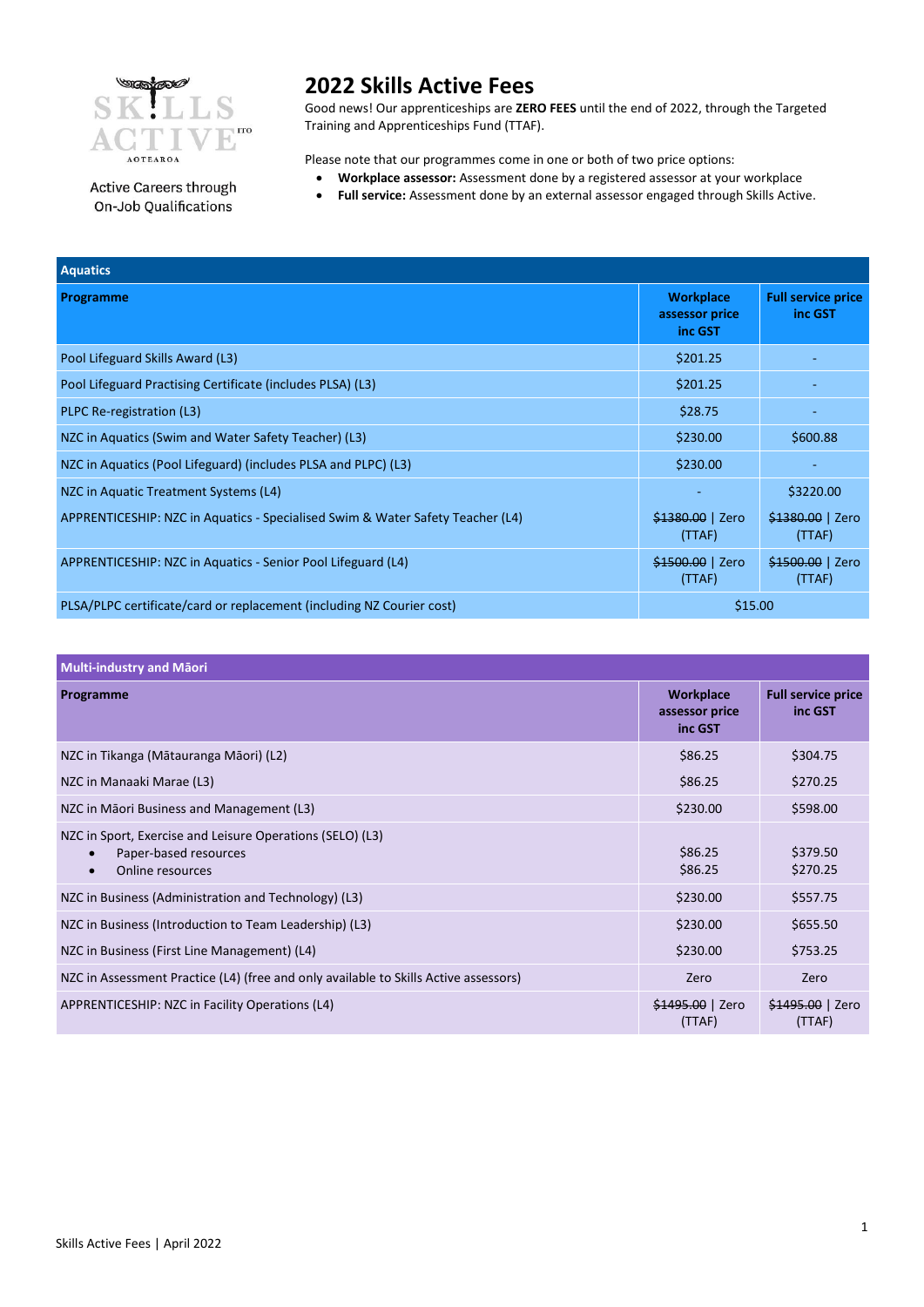| <b>Outdoor Recreation</b>                                                                                                                                                                                                                                                                                                                                                                                                                                                                                                            |                                                                                                                                 |                                                                                                          |
|--------------------------------------------------------------------------------------------------------------------------------------------------------------------------------------------------------------------------------------------------------------------------------------------------------------------------------------------------------------------------------------------------------------------------------------------------------------------------------------------------------------------------------------|---------------------------------------------------------------------------------------------------------------------------------|----------------------------------------------------------------------------------------------------------|
| Programme                                                                                                                                                                                                                                                                                                                                                                                                                                                                                                                            | <b>Workplace</b><br>assessor price<br>inc GST                                                                                   | <b>Full service price</b><br>inc GST                                                                     |
| NZC in Assistant Outdoor Leader (L3)                                                                                                                                                                                                                                                                                                                                                                                                                                                                                                 | \$86.25                                                                                                                         | \$86.25                                                                                                  |
| NZC in Outdoor Experiences (L3 and L4)                                                                                                                                                                                                                                                                                                                                                                                                                                                                                               | These qualifications are only available<br>as customised programmes for specific<br>organisations. Contact us for more<br>info. |                                                                                                          |
| NZC in Outdoor Leadership (Leader L4, Guide L5, Instructor L5) with strands:<br>Abseiling (Leader)<br>$\bullet$<br>Bushwalking (Leader, Guide, Instructor)<br>$\bullet$<br>Caving (Leader, Guide)<br>$\bullet$<br>High Ropes (Leader, Instructor)<br>$\bullet$<br>High Wires (Leader, Guide)<br>$\bullet$<br>Mountain Biking (Leader, Guide, Instructor)<br>$\bullet$<br>Rock Climbing (Leader, Instructor)<br>$\bullet$<br>Sea Kayaking (Leader, Guide)<br>$\bullet$<br>Education Outside the Classroom strand (Leader, Instructor) | \$230.00<br>\$230.00<br>\$230.00<br>\$230.00<br>\$230.00<br>\$230.00<br>\$230.00<br>\$230.00                                    | \$810.75<br>\$810.75<br>\$810.75<br>\$810.75<br>\$810.75<br>\$810.75<br>\$810.75<br>\$810.75<br>\$917.70 |
| Adding a subsequent strand to an existing NZC in Outdoor Leadership                                                                                                                                                                                                                                                                                                                                                                                                                                                                  | \$172.50                                                                                                                        | \$638.25                                                                                                 |
| CREDITED PROGRAMME: Outdoor Leadership Fundamentals (Leader L4, Guide L5, Instructor L5)<br>Fundamentals module only<br>$\bullet$                                                                                                                                                                                                                                                                                                                                                                                                    | \$172.50                                                                                                                        | \$322.00                                                                                                 |

The Outdoor Leadership prices listed here are for trainees working in the outdoor recreation industry. **But if you're not employed in the industry, we can still help! The full service option may be right for you.** Contact us for more info on pricing.

| APPRENTICESHIP: NZ Apprenticeship in Outdoor Leadership (L4)                                                                                                                                        | \$1380.00   Zero<br>(TTAF)                   | \$1380.00   Zero<br>(TTAF) |
|-----------------------------------------------------------------------------------------------------------------------------------------------------------------------------------------------------|----------------------------------------------|----------------------------|
| <b>National Whitewater Awards:</b><br><b>Raft Guide</b><br>$\bullet$<br><b>Senior Raft Guide</b><br>$\bullet$<br><b>Whitewater Boarding</b><br>$\bullet$<br>Senior Whitewater Boarding<br>$\bullet$ | \$172.50<br>\$172.50<br>\$172.50<br>\$172.50 | $\overline{\phantom{a}}$   |
| Raft Grade II                                                                                                                                                                                       | \$57.50                                      | \$57.50                    |

| <b>Exercise</b>                                                                     |                                                                                                                               |                                      |
|-------------------------------------------------------------------------------------|-------------------------------------------------------------------------------------------------------------------------------|--------------------------------------|
| Programme                                                                           | <b>Workplace</b><br>assessor price<br>inc GST                                                                                 | <b>Full service price</b><br>inc GST |
| Exercise Foundations Programme (NZC in Sport, Exercise and Leisure Operations) (L3) | \$86.25                                                                                                                       | \$672.75                             |
| NZC in Freestyle Group Exercise $(L4)$ – Yoga elective                              | ٠                                                                                                                             | \$1127.00                            |
| NZC in Freestyle Group Exercise $(L4)$ – all other electives                        | \$230.00                                                                                                                      | \$839.50                             |
| NZC in Pre-designed Exercise Instruction (L3)                                       | \$230.00                                                                                                                      | \$747.50                             |
| NZC in Exercise (L4)                                                                | \$230.00                                                                                                                      | \$1236.25                            |
| APPRENTICESHIP: NZ Apprenticeship in Exercise Multi-Skilled (L4)                    | \$460.00   Zero<br>(TTAF)                                                                                                     | \$2829.00   Zero<br>(TTAF)           |
| APPRENTICESHIP: NZ Apprenticeship in Exercise Professional (L4)                     | \$460.00   Zero<br>(TTAF)                                                                                                     | \$1955.00   Zero<br>(TTAF)           |
| NZC in Pre-choreographed Group Exercise (L3)                                        | This qualification is only available as<br>a customised programme for specific<br>organisations. Contact us for more<br>info. |                                      |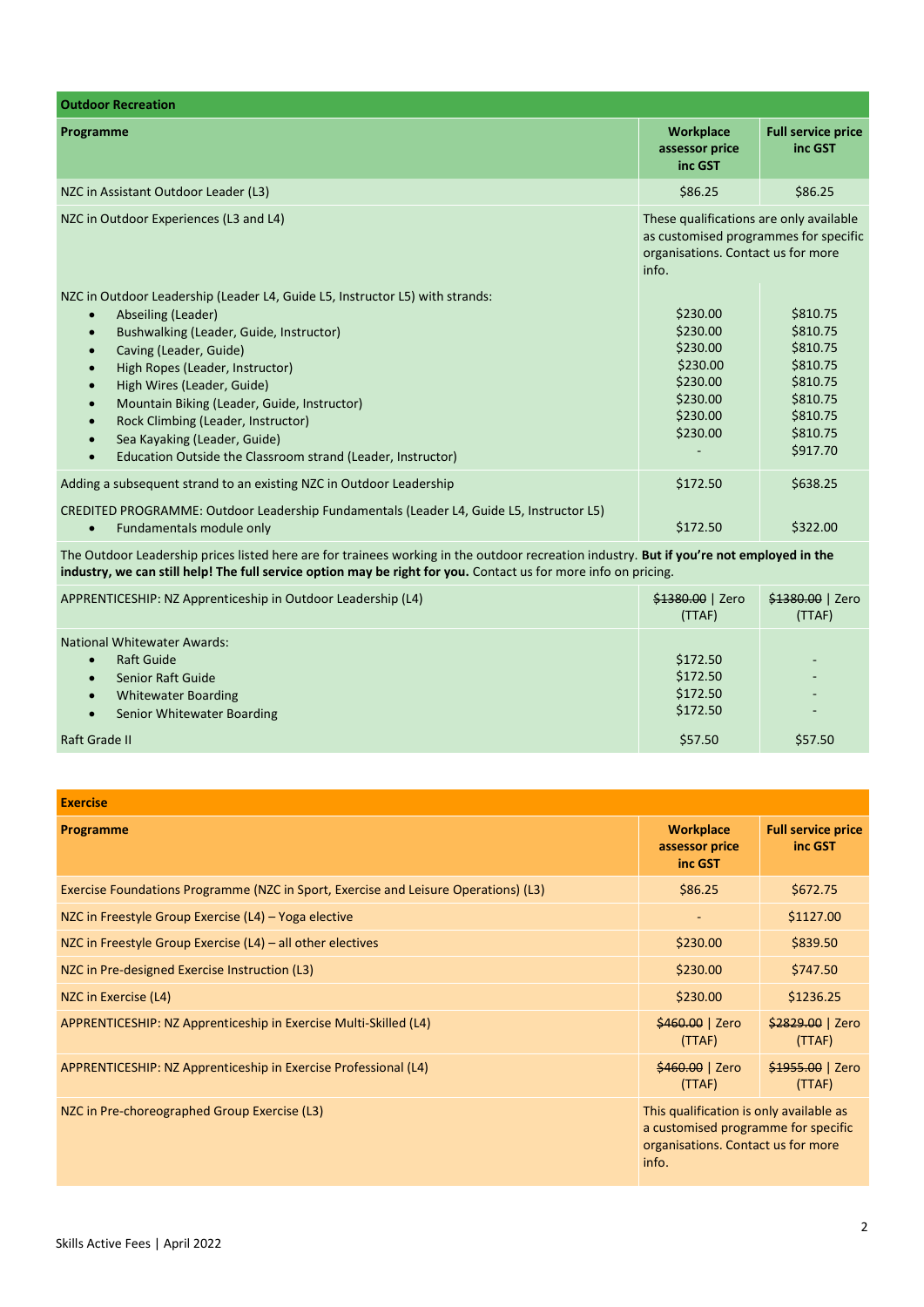| <b>Snowsport</b>                                                                                                                                                                 |                                                                                      |                                      |
|----------------------------------------------------------------------------------------------------------------------------------------------------------------------------------|--------------------------------------------------------------------------------------|--------------------------------------|
| Programme                                                                                                                                                                        | Workplace<br>assessor price<br>inc GST                                               | <b>Full service price</b><br>inc GST |
| NZC in Snowsport Equipment (L3) with strands:<br><b>Rental Services</b><br>$\bullet$<br>Workshop Technician<br>$\bullet$                                                         | \$230.00<br>\$230.00                                                                 |                                      |
| NZC in Snowsport Equipment (L4) with strands:<br>Workshop Technician<br>Bootfitting<br>$\bullet$                                                                                 | \$230.00<br>\$230.00                                                                 |                                      |
| NZC in Avalanche Risk Management (L5)                                                                                                                                            | \$230.00                                                                             |                                      |
| CREDITED PROGRAMME: Introduction to Avalanche Risk Management                                                                                                                    | \$172.50                                                                             |                                      |
| APPRENTICESHIP: NZ Apprenticeship: Snowsport Equipment Technician                                                                                                                | 3254.50   Zero<br>(TTAF)                                                             | 3254.50   Zero<br>(TTAF)             |
| NZC in Snowsport Patrol (L4)                                                                                                                                                     | These qualifications are only available                                              |                                      |
| NZC in Alpine Resort Operations (L3)                                                                                                                                             | as customised programmes for specific<br>organisations. Contact us for more<br>info. |                                      |
| NZC in Mountain Facility Operations (L3) with strands in:<br><b>Lift Operation</b><br>$\bullet$<br>Road and Carpark Services<br>$\bullet$                                        |                                                                                      |                                      |
| NZC in Snowmaking (L3)                                                                                                                                                           |                                                                                      |                                      |
| NZC in Snowgrooming (L4)                                                                                                                                                         |                                                                                      |                                      |
| NZC in Introductory Snowschool Instruction (Applied) (L4) with strands:<br>Ski<br>$\bullet$<br>Snowboard<br>$\bullet$<br>Telemark<br>$\bullet$<br>Cross-Country Ski<br>$\bullet$ |                                                                                      |                                      |
| NZC in Advanced Snowschool Instruction (Applied) (L5) with strands:<br>Ski<br>$\bullet$<br>Snowboard<br>$\bullet$<br>Telemark<br>$\bullet$<br>Cross-Country Ski<br>$\bullet$     |                                                                                      |                                      |
| NZC in Snowsport Patrol Leader (L5)                                                                                                                                              |                                                                                      |                                      |

| <b>Sport and Community Recreation</b>                                                                                                                                |                                               |                                      |
|----------------------------------------------------------------------------------------------------------------------------------------------------------------------|-----------------------------------------------|--------------------------------------|
| Programme                                                                                                                                                            | <b>Workplace</b><br>assessor price<br>inc GST | <b>Full service price</b><br>inc GST |
| NZC in Sport Coaching (L3)                                                                                                                                           | \$86.25                                       | \$494.50                             |
| NZC in Sport Officiating (L3)                                                                                                                                        | \$86.25                                       | \$494.50                             |
| NZC in Ngā Taonga Tākaro (L3)                                                                                                                                        | \$86.25                                       | \$569.25                             |
| NZC in Sport and Recreation (Programme Delivery) (L4)                                                                                                                | \$230.00                                      | \$569.25                             |
| NZC in Sport and Recreation (Community Development) (L5)                                                                                                             | \$230.00                                      | \$1161.50                            |
| NZC in Sport and Recreation (Programme Management) (L5)                                                                                                              | \$230.00                                      | \$787.75                             |
| NZC in Cycle Skills Instruction (L4) with strands:<br><b>Beginner Skills</b><br>$\bullet$<br>Intermediate Skills<br>$\bullet$<br><b>Advanced Skills</b><br>$\bullet$ | \$86.25<br>\$86.25<br>\$86.25                 | \$638.25<br>\$638.25<br>\$638.25     |